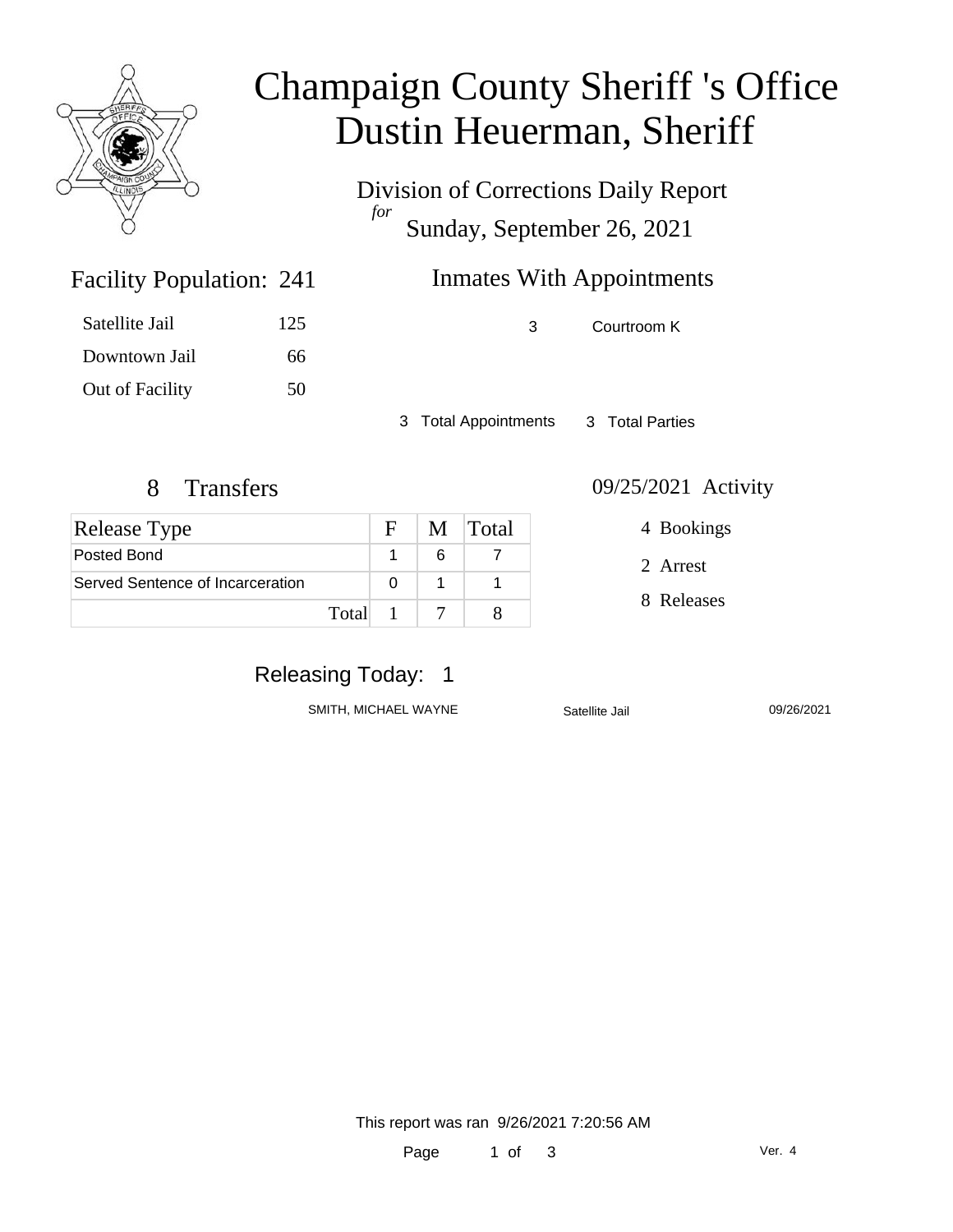

# Champaign County Sheriff 's Office Dustin Heuerman, Sheriff

Division of Corrections Daily Report *for* Sunday, September 26, 2021

#### Custody Status Count

- Civil Sentenced CCCC 1
- Electronic Home Dentention 18
	- Felony Arraignment 7
		- Felony Other 2
	- Felony Pre-Sentence 7
		- Felony Pre-Trial 164
	- Felony Pre-Trial DUI 1
	- Felony Sentenced CCSO 4
	- Felony Sentenced IDOC 17
		- Hold Other 1
	- Misdemeanor Arraignment 2
		- Misdemeanor Pre-Trial 1
			- Petition to Revoke 3
			- Remanded to DHS 13
				- Total 241

This report was ran 9/26/2021 7:20:56 AM